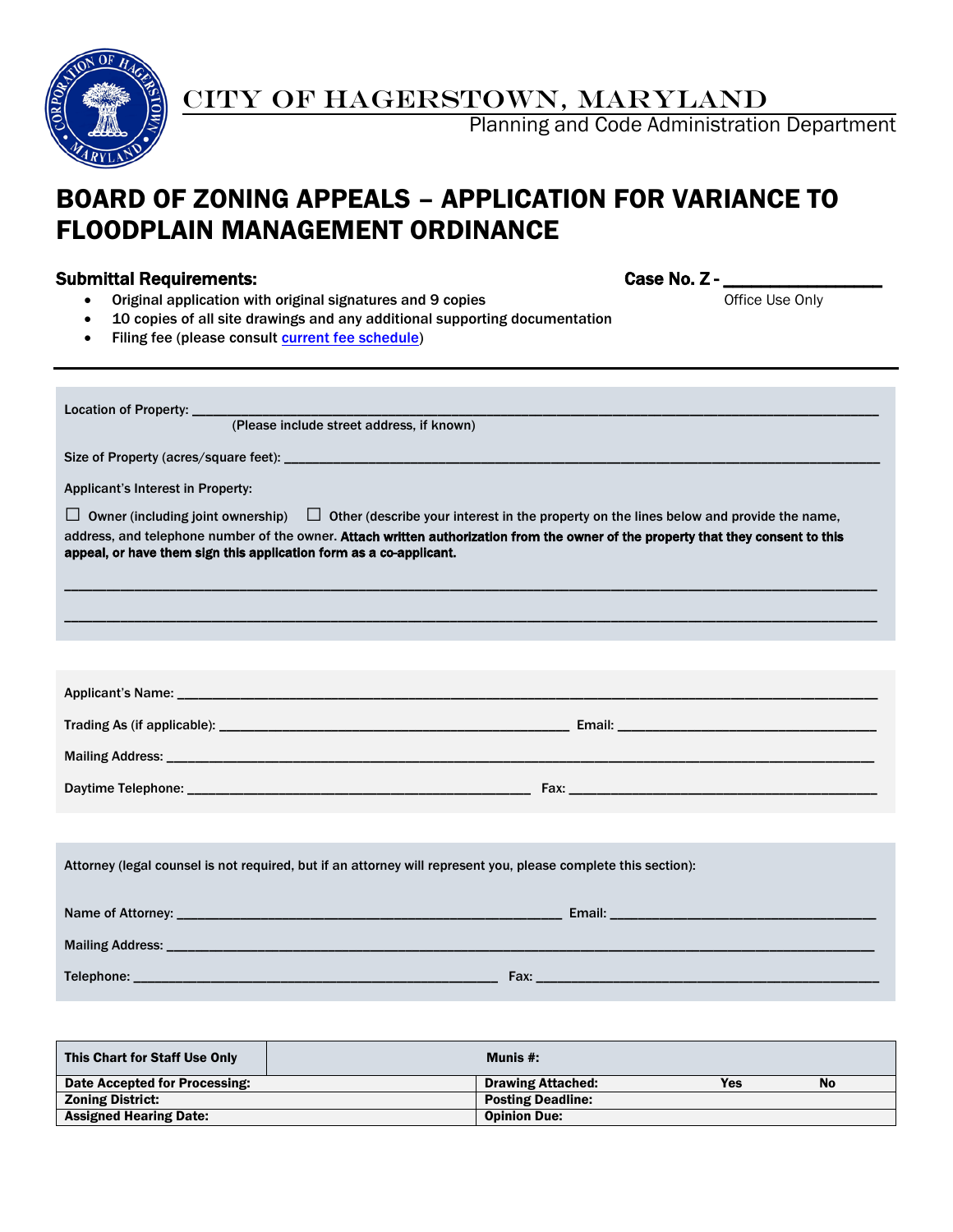## Variance Requests:

|     | **See Below | <b>Section of</b><br><b>Floodplain</b><br><b>Management</b><br><b>Ordinance</b><br>(Article 6, LMC) | <b>Type of Regulation</b>                     | <b>Ordinance Requirement</b>                  | <b>Variance Requested</b><br>or Proposed Volume<br>of Fill |
|-----|-------------|-----------------------------------------------------------------------------------------------------|-----------------------------------------------|-----------------------------------------------|------------------------------------------------------------|
| Ex. |             | D.7.a.                                                                                              | Accessory structures in flood hazard<br>areas | No more than 300<br>square feet in floor area | 400 square feet in<br>floor area                           |
| 1.  |             |                                                                                                     |                                               |                                               |                                                            |
| 2.  |             |                                                                                                     |                                               |                                               |                                                            |
| 3.  |             |                                                                                                     |                                               |                                               |                                                            |

\*\* For applications involving multiple lots or properties, use this column to identify the specific lot that is the subject of this individual request. If only one property is involved in this application, please disregard this column.

## Description of Existing and Proposed Uses:

A. Present or most recent use of the subject property:

B. Proposed use of property, including any existing or permitted uses of the property that would be conducted on the site, size of proposed improvements (if construction is proposed):

\_\_\_\_\_\_\_\_\_\_\_\_\_\_\_\_\_\_\_\_\_\_\_\_\_\_\_\_\_\_\_\_\_\_\_\_\_\_\_\_\_\_\_\_\_\_\_\_\_\_\_\_\_\_\_\_\_\_\_\_\_\_\_\_\_\_\_\_\_\_\_\_\_\_\_\_\_\_\_\_\_\_\_\_\_\_\_\_\_\_\_\_\_\_\_\_\_\_\_\_\_\_\_\_\_\_\_\_\_\_\_\_\_\_

\_\_\_\_\_\_\_\_\_\_\_\_\_\_\_\_\_\_\_\_\_\_\_\_\_\_\_\_\_\_\_\_\_\_\_\_\_\_\_\_\_\_\_\_\_\_\_\_\_\_\_\_\_\_\_\_\_\_\_\_\_\_\_\_\_\_\_\_\_\_\_\_\_\_\_\_\_\_\_\_\_\_\_\_\_\_\_\_\_\_\_\_\_\_\_\_\_\_\_\_\_\_\_\_\_\_\_\_\_\_\_\_\_\_

\_\_\_\_\_\_\_\_\_\_\_\_\_\_\_\_\_\_\_\_\_\_\_\_\_\_\_\_\_\_\_\_\_\_\_\_\_\_\_\_\_\_\_\_\_\_\_\_\_\_\_\_\_\_\_\_\_\_\_\_\_\_\_\_\_\_\_\_\_\_\_\_\_\_\_\_\_\_\_\_\_\_\_\_\_\_\_\_\_\_\_\_\_\_\_\_\_\_\_\_\_\_\_\_\_\_\_\_\_\_\_\_\_\_

\_\_\_\_\_\_\_\_\_\_\_\_\_\_\_\_\_\_\_\_\_\_\_\_\_\_\_\_\_\_\_\_\_\_\_\_\_\_\_\_\_\_\_\_\_\_\_\_\_\_\_\_\_\_\_\_\_\_\_\_\_\_\_\_\_\_\_\_\_\_\_\_\_\_\_\_\_\_\_\_\_\_\_\_\_\_\_\_\_\_\_\_\_\_\_\_\_\_\_\_\_\_\_\_\_\_\_\_\_\_\_\_\_\_

\_\_\_\_\_\_\_\_\_\_\_\_\_\_\_\_\_\_\_\_\_\_\_\_\_\_\_\_\_\_\_\_\_\_\_\_\_\_\_\_\_\_\_\_\_\_\_\_\_\_\_\_\_\_\_\_\_\_\_\_\_\_\_\_\_\_\_\_\_\_\_\_\_\_\_\_\_\_\_\_\_\_\_\_\_\_\_\_\_\_\_\_\_\_\_\_\_\_\_\_\_\_\_\_\_\_\_\_\_\_\_\_\_\_

\_\_\_\_\_\_\_\_\_\_\_\_\_\_\_\_\_\_\_\_\_\_\_\_\_\_\_\_\_\_\_\_\_\_\_\_\_\_\_\_\_\_\_\_\_\_\_\_\_\_\_\_\_\_\_\_\_\_\_\_\_\_\_\_\_\_\_\_\_\_\_\_\_\_\_\_\_\_\_\_\_\_\_\_\_\_\_\_\_\_\_\_\_\_\_\_\_\_\_\_\_\_\_\_\_\_\_\_\_\_\_\_\_\_

#### Variance Exhibit:

In order for the Board of Zoning Appeals to have a clear understanding of the unique conditions of your property and your variance request(s), you must submit with this application a drawing of the property, showing the property lines, the property's relationship to adjacent streets and buildings, the location of existing buildings on the site, and proposed improvements that would occur if the variance(s) is/are granted. Attach a copy to the original application form and each of the nine copies submitted.

Attached to this application is a sample drawing for you to use as an example and guide in preparing a drawing for your application.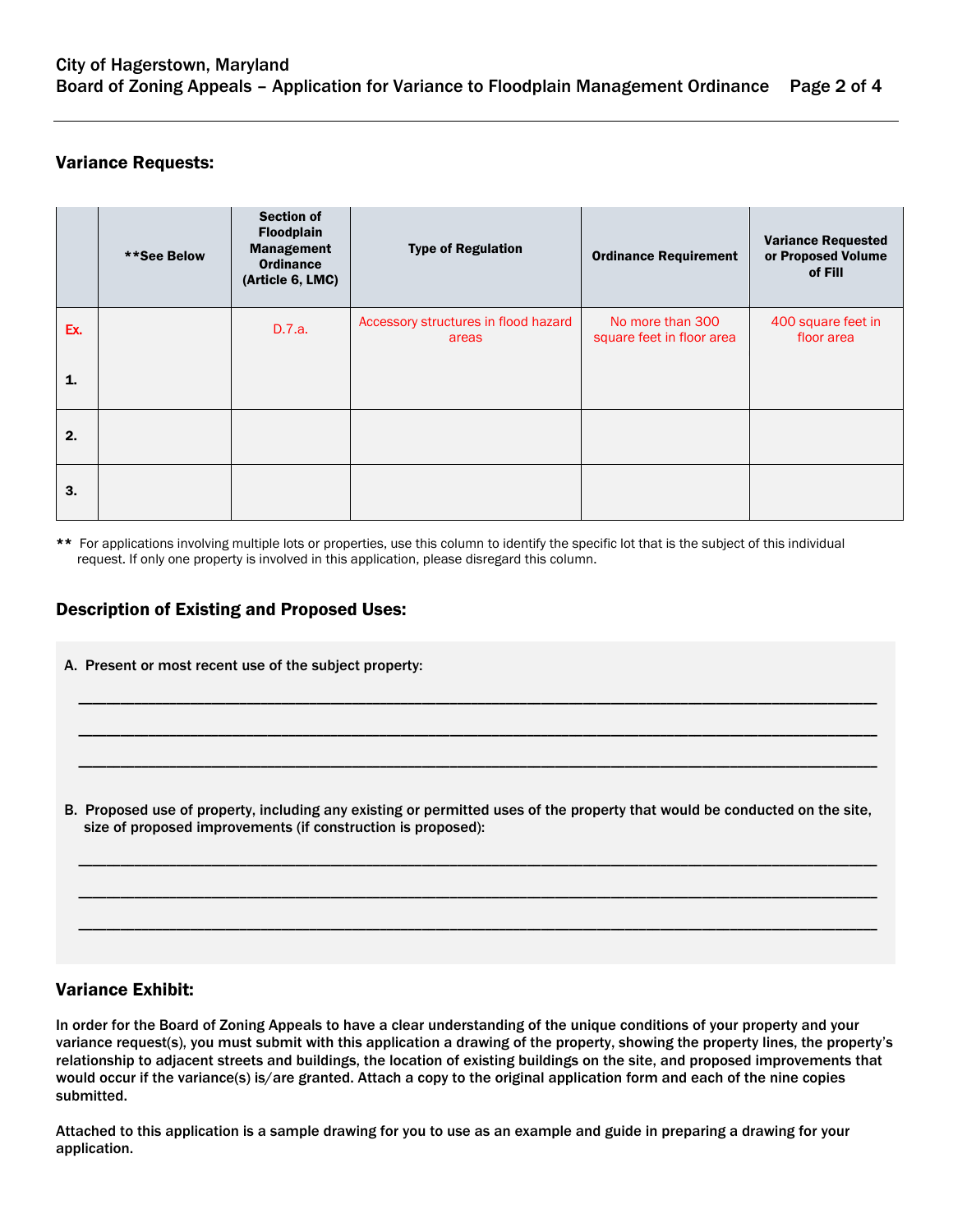#### Board of Zoning Appeals Criteria for Floodplain Management Ordinance Variance Requests:

The Board will make a decision on your application based on conformance with the following criteria. The space following each criteria is provided to you to assist you in preparing your testimony to the Board. (For additional space, please attach additional sheets.)

\_\_\_\_\_\_\_\_\_\_\_\_\_\_\_\_\_\_\_\_\_\_\_\_\_\_\_\_\_\_\_\_\_\_\_\_\_\_\_\_\_\_\_\_\_\_\_\_\_\_\_\_\_\_\_\_\_\_\_\_\_\_\_\_\_\_\_\_\_\_\_\_\_\_\_\_\_\_\_\_\_\_\_\_\_\_\_\_\_\_\_\_\_\_\_\_\_\_\_\_\_\_\_\_\_\_\_\_\_\_\_\_\_\_

\_\_\_\_\_\_\_\_\_\_\_\_\_\_\_\_\_\_\_\_\_\_\_\_\_\_\_\_\_\_\_\_\_\_\_\_\_\_\_\_\_\_\_\_\_\_\_\_\_\_\_\_\_\_\_\_\_\_\_\_\_\_\_\_\_\_\_\_\_\_\_\_\_\_\_\_\_\_\_\_\_\_\_\_\_\_\_\_\_\_\_\_\_\_\_\_\_\_\_\_\_\_\_\_\_\_\_\_\_\_\_\_\_\_

\_\_\_\_\_\_\_\_\_\_\_\_\_\_\_\_\_\_\_\_\_\_\_\_\_\_\_\_\_\_\_\_\_\_\_\_\_\_\_\_\_\_\_\_\_\_\_\_\_\_\_\_\_\_\_\_\_\_\_\_\_\_\_\_\_\_\_\_\_\_\_\_\_\_\_\_\_\_\_\_\_\_\_\_\_\_\_\_\_\_\_\_\_\_\_\_\_\_\_\_\_\_\_\_\_\_\_\_\_\_\_\_\_\_

\_\_\_\_\_\_\_\_\_\_\_\_\_\_\_\_\_\_\_\_\_\_\_\_\_\_\_\_\_\_\_\_\_\_\_\_\_\_\_\_\_\_\_\_\_\_\_\_\_\_\_\_\_\_\_\_\_\_\_\_\_\_\_\_\_\_\_\_\_\_\_\_\_\_\_\_\_\_\_\_\_\_\_\_\_\_\_\_\_\_\_\_\_\_\_\_\_\_\_\_\_\_\_\_\_\_\_\_\_\_\_\_\_\_

A. There shall be a showing of good and sufficient cause.

B. Explain how failure to grant the variance(s) requested would result in exceptional hardship due to the physical characteristics of the property. Increased cost or inconvenience of meeting the requirements of these regulations do not constitute an exceptional hardship to the applicant.

\_\_\_\_\_\_\_\_\_\_\_\_\_\_\_\_\_\_\_\_\_\_\_\_\_\_\_\_\_\_\_\_\_\_\_\_\_\_\_\_\_\_\_\_\_\_\_\_\_\_\_\_\_\_\_\_\_\_\_\_\_\_\_\_\_\_\_\_\_\_\_\_\_\_\_\_\_\_\_\_\_\_\_\_\_\_\_\_\_\_\_\_\_\_\_\_\_\_\_\_\_\_\_\_\_\_\_\_\_\_\_\_\_\_

\_\_\_\_\_\_\_\_\_\_\_\_\_\_\_\_\_\_\_\_\_\_\_\_\_\_\_\_\_\_\_\_\_\_\_\_\_\_\_\_\_\_\_\_\_\_\_\_\_\_\_\_\_\_\_\_\_\_\_\_\_\_\_\_\_\_\_\_\_\_\_\_\_\_\_\_\_\_\_\_\_\_\_\_\_\_\_\_\_\_\_\_\_\_\_\_\_\_\_\_\_\_\_\_\_\_\_\_\_\_\_\_\_\_

\_\_\_\_\_\_\_\_\_\_\_\_\_\_\_\_\_\_\_\_\_\_\_\_\_\_\_\_\_\_\_\_\_\_\_\_\_\_\_\_\_\_\_\_\_\_\_\_\_\_\_\_\_\_\_\_\_\_\_\_\_\_\_\_\_\_\_\_\_\_\_\_\_\_\_\_\_\_\_\_\_\_\_\_\_\_\_\_\_\_\_\_\_\_\_\_\_\_\_\_\_\_\_\_\_\_\_\_\_\_\_\_\_\_

\_\_\_\_\_\_\_\_\_\_\_\_\_\_\_\_\_\_\_\_\_\_\_\_\_\_\_\_\_\_\_\_\_\_\_\_\_\_\_\_\_\_\_\_\_\_\_\_\_\_\_\_\_\_\_\_\_\_\_\_\_\_\_\_\_\_\_\_\_\_\_\_\_\_\_\_\_\_\_\_\_\_\_\_\_\_\_\_\_\_\_\_\_\_\_\_\_\_\_\_\_\_\_\_\_\_\_\_\_\_\_\_\_\_

C. Explain how the granting of a variance for development within any designated floodway, or flood hazard area with base flood elevations but no designated floodway, will not result in increased flood heights beyond that which is allowed in these regulations.

\_\_\_\_\_\_\_\_\_\_\_\_\_\_\_\_\_\_\_\_\_\_\_\_\_\_\_\_\_\_\_\_\_\_\_\_\_\_\_\_\_\_\_\_\_\_\_\_\_\_\_\_\_\_\_\_\_\_\_\_\_\_\_\_\_\_\_\_\_\_\_\_\_\_\_\_\_\_\_\_\_\_\_\_\_\_\_\_\_\_\_\_\_\_\_\_\_\_\_\_\_\_\_\_\_\_\_\_\_\_\_\_\_\_

\_\_\_\_\_\_\_\_\_\_\_\_\_\_\_\_\_\_\_\_\_\_\_\_\_\_\_\_\_\_\_\_\_\_\_\_\_\_\_\_\_\_\_\_\_\_\_\_\_\_\_\_\_\_\_\_\_\_\_\_\_\_\_\_\_\_\_\_\_\_\_\_\_\_\_\_\_\_\_\_\_\_\_\_\_\_\_\_\_\_\_\_\_\_\_\_\_\_\_\_\_\_\_\_\_\_\_\_\_\_\_\_\_\_

\_\_\_\_\_\_\_\_\_\_\_\_\_\_\_\_\_\_\_\_\_\_\_\_\_\_\_\_\_\_\_\_\_\_\_\_\_\_\_\_\_\_\_\_\_\_\_\_\_\_\_\_\_\_\_\_\_\_\_\_\_\_\_\_\_\_\_\_\_\_\_\_\_\_\_\_\_\_\_\_\_\_\_\_\_\_\_\_\_\_\_\_\_\_\_\_\_\_\_\_\_\_\_\_\_\_\_\_\_\_\_\_\_\_

\_\_\_\_\_\_\_\_\_\_\_\_\_\_\_\_\_\_\_\_\_\_\_\_\_\_\_\_\_\_\_\_\_\_\_\_\_\_\_\_\_\_\_\_\_\_\_\_\_\_\_\_\_\_\_\_\_\_\_\_\_\_\_\_\_\_\_\_\_\_\_\_\_\_\_\_\_\_\_\_\_\_\_\_\_\_\_\_\_\_\_\_\_\_\_\_\_\_\_\_\_\_\_\_\_\_\_\_\_\_\_\_\_\_

D. Explain how the granting of a variance will not result in additional threats to public safety; extraordinary public expense, nuisances, fraud or victimization of the public, or conflict with existing local laws.

\_\_\_\_\_\_\_\_\_\_\_\_\_\_\_\_\_\_\_\_\_\_\_\_\_\_\_\_\_\_\_\_\_\_\_\_\_\_\_\_\_\_\_\_\_\_\_\_\_\_\_\_\_\_\_\_\_\_\_\_\_\_\_\_\_\_\_\_\_\_\_\_\_\_\_\_\_\_\_\_\_\_\_\_\_\_\_\_\_\_\_\_\_\_\_\_\_\_\_\_\_\_\_\_\_\_\_\_\_\_\_\_\_\_

\_\_\_\_\_\_\_\_\_\_\_\_\_\_\_\_\_\_\_\_\_\_\_\_\_\_\_\_\_\_\_\_\_\_\_\_\_\_\_\_\_\_\_\_\_\_\_\_\_\_\_\_\_\_\_\_\_\_\_\_\_\_\_\_\_\_\_\_\_\_\_\_\_\_\_\_\_\_\_\_\_\_\_\_\_\_\_\_\_\_\_\_\_\_\_\_\_\_\_\_\_\_\_\_\_\_\_\_\_\_\_\_\_\_

\_\_\_\_\_\_\_\_\_\_\_\_\_\_\_\_\_\_\_\_\_\_\_\_\_\_\_\_\_\_\_\_\_\_\_\_\_\_\_\_\_\_\_\_\_\_\_\_\_\_\_\_\_\_\_\_\_\_\_\_\_\_\_\_\_\_\_\_\_\_\_\_\_\_\_\_\_\_\_\_\_\_\_\_\_\_\_\_\_\_\_\_\_\_\_\_\_\_\_\_\_\_\_\_\_\_\_\_\_\_\_\_\_\_

\_\_\_\_\_\_\_\_\_\_\_\_\_\_\_\_\_\_\_\_\_\_\_\_\_\_\_\_\_\_\_\_\_\_\_\_\_\_\_\_\_\_\_\_\_\_\_\_\_\_\_\_\_\_\_\_\_\_\_\_\_\_\_\_\_\_\_\_\_\_\_\_\_\_\_\_\_\_\_\_\_\_\_\_\_\_\_\_\_\_\_\_\_\_\_\_\_\_\_\_\_\_\_\_\_\_\_\_\_\_\_\_\_\_

\_\_\_\_\_\_\_\_\_\_\_\_\_\_\_\_\_\_\_\_\_\_\_\_\_\_\_\_\_\_\_\_\_\_\_\_\_\_\_\_\_\_\_\_\_\_\_\_\_\_\_\_\_\_\_\_\_\_\_\_\_\_\_\_\_\_\_\_\_\_\_\_\_\_\_\_\_\_\_\_\_\_\_\_\_\_\_\_\_\_\_\_\_\_\_\_\_\_\_\_\_\_\_\_\_\_\_\_\_\_\_\_\_\_

\_\_\_\_\_\_\_\_\_\_\_\_\_\_\_\_\_\_\_\_\_\_\_\_\_\_\_\_\_\_\_\_\_\_\_\_\_\_\_\_\_\_\_\_\_\_\_\_\_\_\_\_\_\_\_\_\_\_\_\_\_\_\_\_\_\_\_\_\_\_\_\_\_\_\_\_\_\_\_\_\_\_\_\_\_\_\_\_\_\_\_\_\_\_\_\_\_\_\_\_\_\_\_\_\_\_\_\_\_\_\_\_\_\_

\_\_\_\_\_\_\_\_\_\_\_\_\_\_\_\_\_\_\_\_\_\_\_\_\_\_\_\_\_\_\_\_\_\_\_\_\_\_\_\_\_\_\_\_\_\_\_\_\_\_\_\_\_\_\_\_\_\_\_\_\_\_\_\_\_\_\_\_\_\_\_\_\_\_\_\_\_\_\_\_\_\_\_\_\_\_\_\_\_\_\_\_\_\_\_\_\_\_\_\_\_\_\_\_\_\_\_\_\_\_\_\_\_\_

\_\_\_\_\_\_\_\_\_\_\_\_\_\_\_\_\_\_\_\_\_\_\_\_\_\_\_\_\_\_\_\_\_\_\_\_\_\_\_\_\_\_\_\_\_\_\_\_\_\_\_\_\_\_\_\_\_\_\_\_\_\_\_\_\_\_\_\_\_\_\_\_\_\_\_\_\_\_\_\_\_\_\_\_\_\_\_\_\_\_\_\_\_\_\_\_\_\_\_\_\_\_\_\_\_\_\_\_\_\_\_\_\_\_

E. Explain how the building, structure, or other development is protected by methods to minimize flood damages.